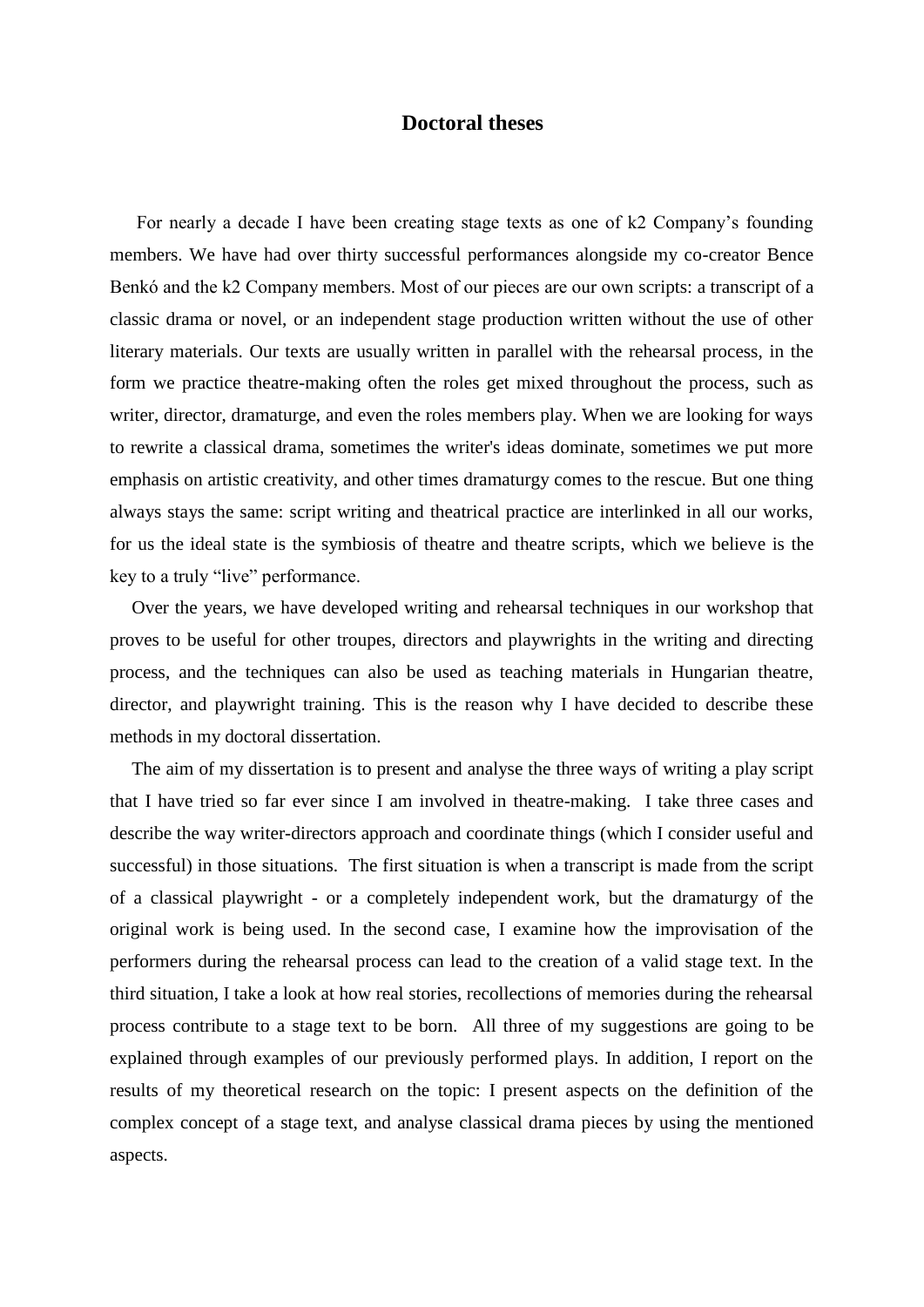Accordingly, in the introduction of my dissertation, I deal with the interpretation of stage text. As an attempt to clarify the meaning of it, I am making an attempt to unravel the defining layers of this broad concept by comparing it to the concept of drama, then approaching it from a historical point of view, and finally from a theatrical point of view.

In the second chapter, I tell the story of a theft: the process in which I "stole" some dramaturgical solutions from my favourite playwright Aristophanes' comedies, to write a completely new, independent play script for the National Theatre of Pécs titled *Mecseki tigris, vagy amit akartok* [Mecsek Tiger, or What You Will]. This chapter consists of two parts. In the first, theoretical part, I analyse the alienating elements of Aristophanes' dramaturgy by using examples from his comedies. In the second, descriptive part, I discuss the insertion of these elements into my own stage text. The aim of this chapter also coincides with one of the main objectives of Mecsek Tiger: to prove that Aristophanes is not an outdated author, he could be viewed as a contemporary author if we approach his works the right way.

In the third, transition chapter, I describe the ars poetica of k2 Company and its most important moments over the past decade. I believe that understanding our mentality, the history of our troupe and how we operate can be an important addition to the reader's ability to gain a deeper insight into the conditions under which stage texts are created in parallel with rehearsals in our experimental workshop in practice.

The fourth chapter is essentially a comparative analysis, in which I try to capture the two processes: when a literary piece is adapted for a stage text and when a stage text is adapted for a literary work. Comparing two productions, two scripts and their making. The folk play *A baranyai gyöngyösbokréta* (2018) [Gyöngyösbokréta movement of Baranya county], which lacks the use of other literary materials, as it was written from the recollections of elderly people from Nagyharsány and was presented in the courtyard of a local woman at a local festival called "Ördögkatlan Fesztivál".

*Ki vele, Néró!* [Go ahead Nero!] which is a play aimed at a young audience consists of improvisations and is based on Dezső Kosztolányi's novel *Néró, a véres költő* [The Bloody Poet a Novel about Nero]. The aspects of the comparison are given by the current, unavoidable circumstances of theatre-making: such as space, actors, the literary material or the lack of it, and rehearsal techniques. As a result of the comparison of the works, I hope that the reader can also acquire these two useful writing techniques and their descriptions that can be easily used in practice.